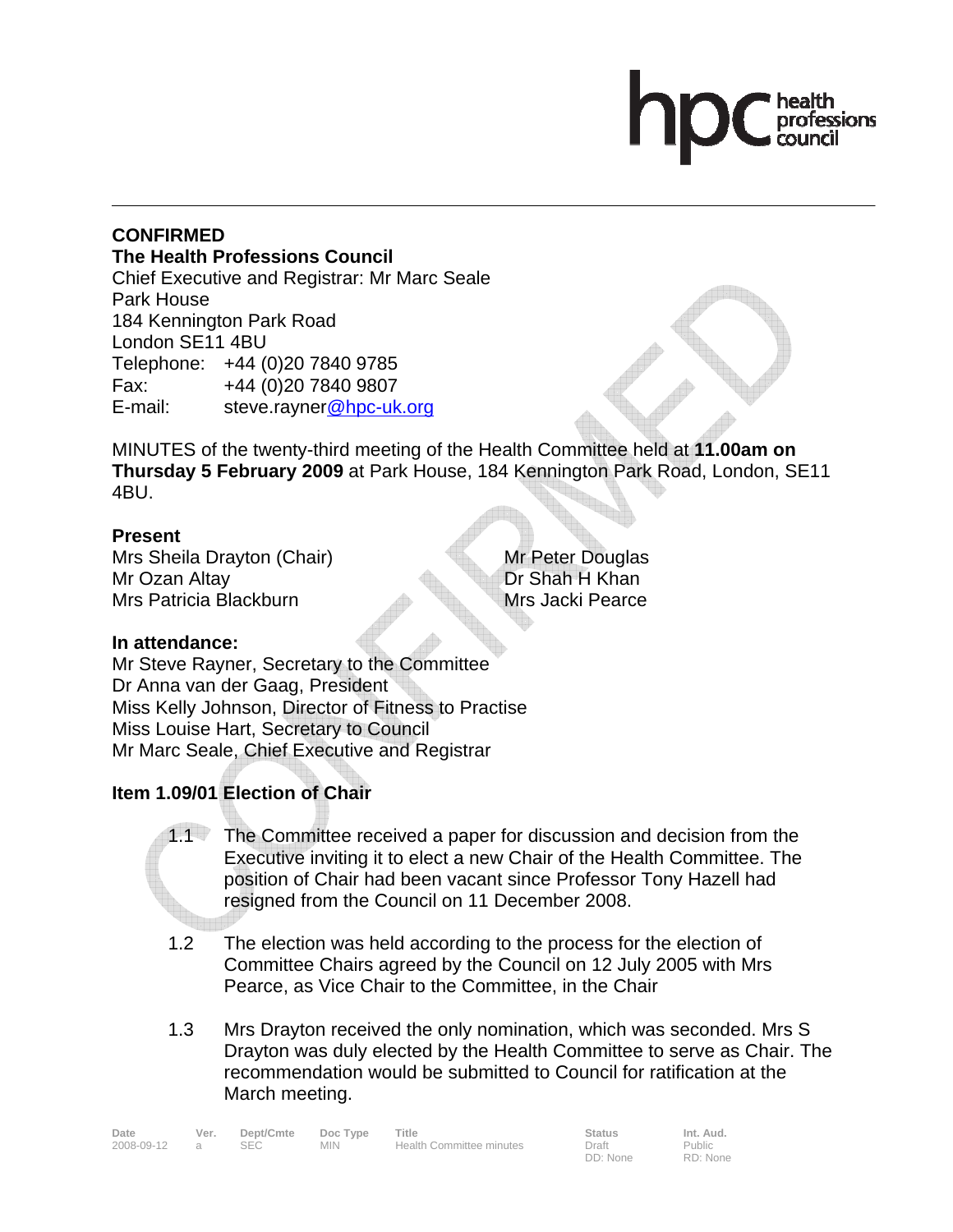- 1.4 Mrs Drayton would serve as Chair for the remainder of the meeting.
- **ACTION: Secretary to the Committee** to submit the nomination of Mrs Drayton as Chair of the Health Committee to the March meeting of Council.

#### **Item 2.09/02 Apologies for absence**

2.1 Apologies for absence were received from Mr N Willis and Professor A Turner.

#### **Item 3.09/03 Approval of agenda**

3.1 The Committee approved the agenda.

### **Item 4.09/04 Declarations of interest**

4.1 The Committee declared no special interest in the matters to be discussed.

## **Item 5.09/05 Minutes of the Committee of 17 September 2008**

5.1 It was agreed that the minutes of the 22nd meeting of the Committee should be confirmed as a true record and signed by the Chairman.

#### **Item 6.09/06 Minutes of the private session of the Committee of 17 September 2008**

6.1 It was agreed that the minutes of the private session of the 22nd meeting of the Committee should be confirmed as a true record and signed by the Chairman.

## **Item 7.09/07 Matters arising from previous meetings**

- 7.1 The Committee received a paper to note from the Executive listing matters arising from previous meetings, and setting out actions taken against them.
- 7.2 The Committee requested that the outcome of action point three, regarding the transfer of powers to the Director of Fitness to Practise in relation to vexatious complainants, be changed from 'ongoing' to 'complete' to reflect the finite nature of the transfer of these powers. The powers themselves were ongoing.
- 7.3 The Committee requested that the outcome of action point five, in relation to the organising of the annual meeting of Fitness to Practise Chairs and

| Date       | Ver. | Dept/Cmte | Doc Type | Title                    | <b>Status</b> | Int. Aud. |
|------------|------|-----------|----------|--------------------------|---------------|-----------|
| 2008-09-12 |      | SEC.      | MIN.     | Health Committee minutes | Draft         | Public    |
|            |      |           |          |                          | DD: None      | RD: None  |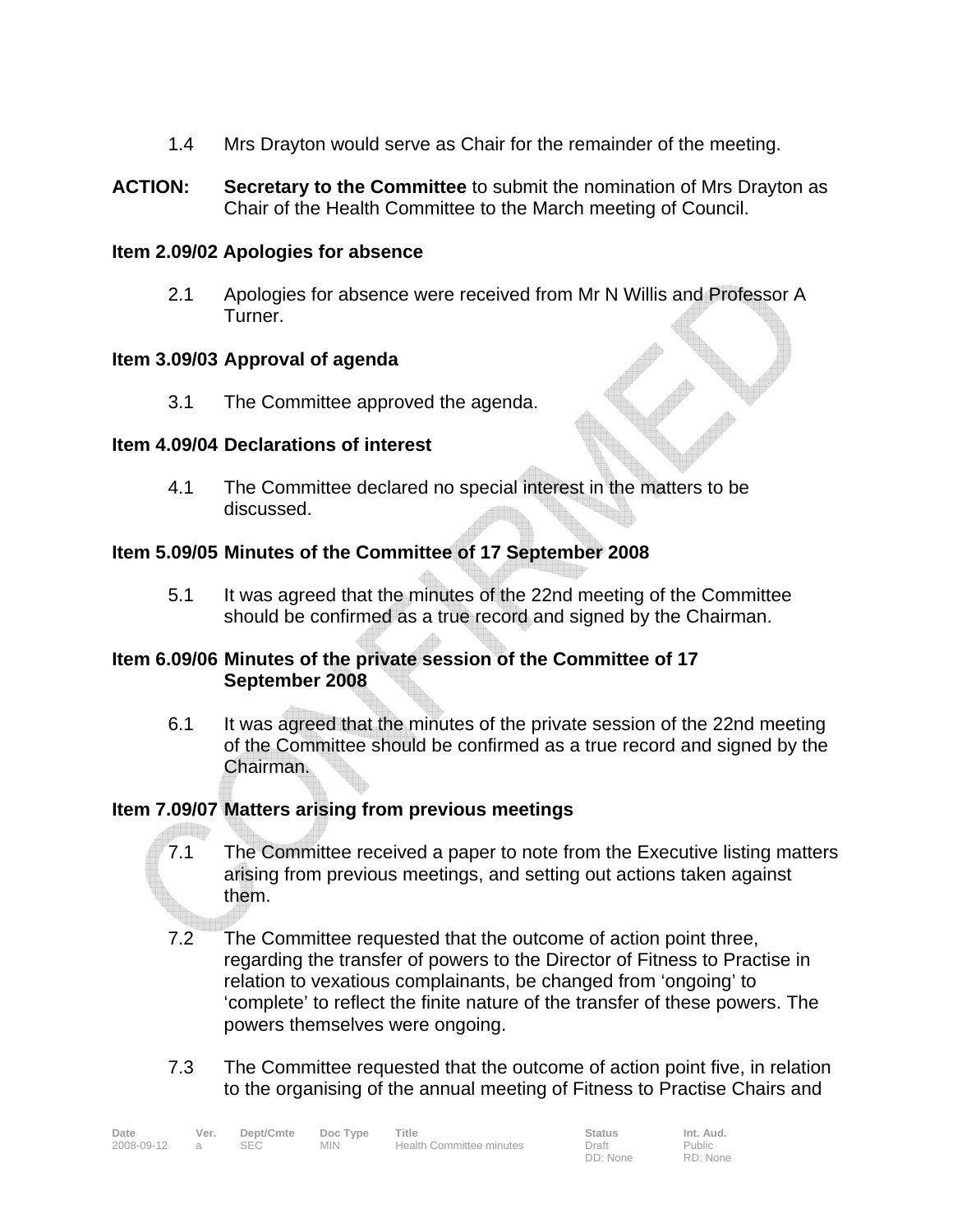Deputy Chairs, be expanded to include more detailed information about the forthcoming meeting.

## **ACTION: Secretary to the Committee** to make the changes outlined in 7.2-3.

## **Item 8.09/08 Director of Fitness to Practise report**

- 8.1 The Committee received a paper to note from the Executive giving an overview of the work of the Fitness to Practise (FtP) Department. This included information on ongoing FtP cases, cases completed between September and December and statistical analysis from enquiries, allegations, pending cases and hearings from April 2007 to January 2008.
- 8.2 The Committee noted the increase in the number adjournments, and that this increase reflected the general increase in the number of cases. The Committee also noted the increase in the use of the power to strike off registrants whose registrations had been suspended for more than two years.
- 8.3 The Committee noted that there had been more hearings in the last year than in the preceding year. There was a corresponding increase, in the number of cases that concluded as 'not well founded', and in the number of cases resulting in registrants being struck from the register. The Committee noted that percentages for allegations remained consistent with the preceding year.
- 8.4 The Committee requested further information on the type of cases going to Health panels. It was not possible to provide this analysis on current cases because of the personal nature of the information. The FtP annual report included this type of information for closed cases over the preceding year.

## **Item 9.09/09 Fitness to Practise Department workplan 2009-2010**

- 9.1 The Committee received a paper for discussion and decision from the Executive setting out the workplan for 2009-2010. The workplan set out the projected resources, responsibilities and priorities for the Fitness to Practise (FtP) Department over the next year. The Committee were invited to approve the workplan.
- 9.2 The Committee noted that the workplan reflected not only the work of the FtP Department in relation to the FtP Committees but also those areas of its work where oversight was the responsibility of ETC and Council.
- 9.3 The Committee noted that the proposed Council for Healthcare Regulatory Excellence (CHRE) audit into the initial stages of fitness to practise

| Date       | Ver. | Dept/Cmte | Doc Type | Title                    | <b>Status</b> | Int. Aud.     |
|------------|------|-----------|----------|--------------------------|---------------|---------------|
| 2008-09-12 |      | SEC.      | MIN.     | Health Committee minutes | Draft         | <b>Public</b> |
|            |      |           |          |                          | DD: None      | RD: None      |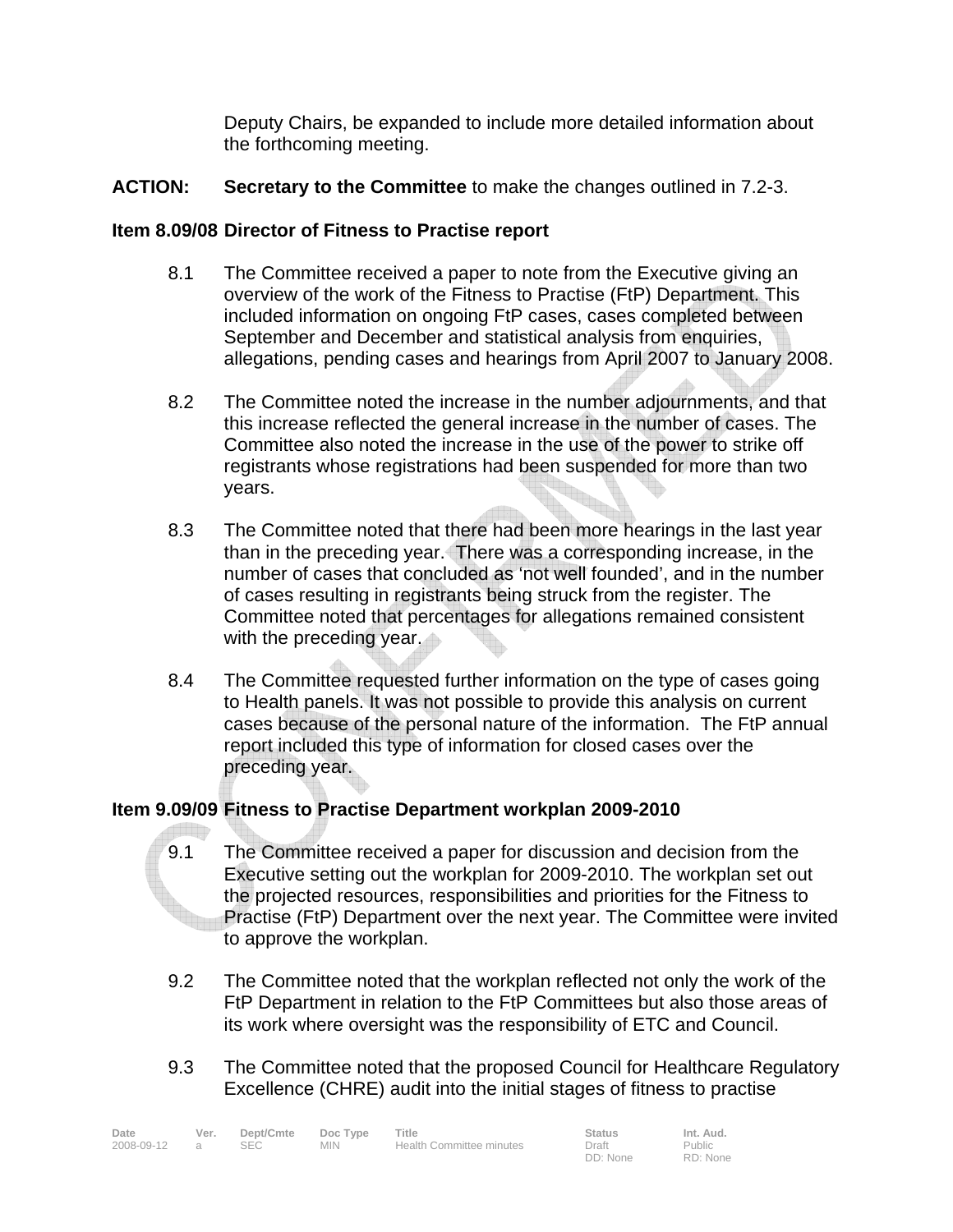processes suggested a change in direction for that body. Indications from CHRE suggested that the investigation was likely to focus on understanding business processes with a view to identifying and providing signposts towards areas of best practice.

- 9.4 The Committee noted that the Executive proposed to undertake a review of the Indicative Sanctions policy so as to ensure that the document continued to be fit for purpose.
- 9.5 The Committee noted that research was planned into the expectations of complainants. It was hoped that the research would feed into the development of the fitness to practise process in 2010-2011.
- 9.6 The Committee noted that the FtP Department had been planning for the impact of taking up cases from the professions due to begin regulation over the next year. A full assessment of the cases was not possible until they are transferred to HPC because of the status of the information under freedom of information and data protection legislation.
- 9.7 The Committee noted that steps had been taken to safeguard HPC staff and those taking part in hearings from physical assault. FtP undertook an impact assessment on all hearings and investigations which included an assessment of physical risk.
- 9.8 The Committee noted Appendix one to the workplan; the FtP activities table 2009-2010, which provided a map of activities against the Departmental objectives.
- 9.9 The Committee noted that development of the case management system mentioned on page 17 of the report was a long process, but that as a critical system it would be more efficient to spend more time in the initial development that it would be to plan to make major improvements or changes once up and running.
- 9.10 The Committee noted Appendix two to the workplan; the FtP forecasting model, which is designed to take account of and ultimately predict the impact of, all of the influences on the FtP process. The Director of FtP went through the model to outline the figures and explain how they are arrived at. The model enabled the Director to review and accurately forecast case load and plan resource levels.
- 9.11 The Committee noted that the model took account of the projected impact of the uptake of Practitioner Psychologist cases. The Committee also noted the efficiency gains made from the improvements to FtP processes. These gains were particularly apparent against the context of a consistent referral rate over the last five years.

| Date       | Ver. | Dept/Cmte Doc Type |            | Title                    | <b>Status</b> | Int. Aud.     |
|------------|------|--------------------|------------|--------------------------|---------------|---------------|
| 2008-09-12 |      |                    | <b>MIN</b> | Health Committee minutes | Draft         | <b>Public</b> |

DD: None